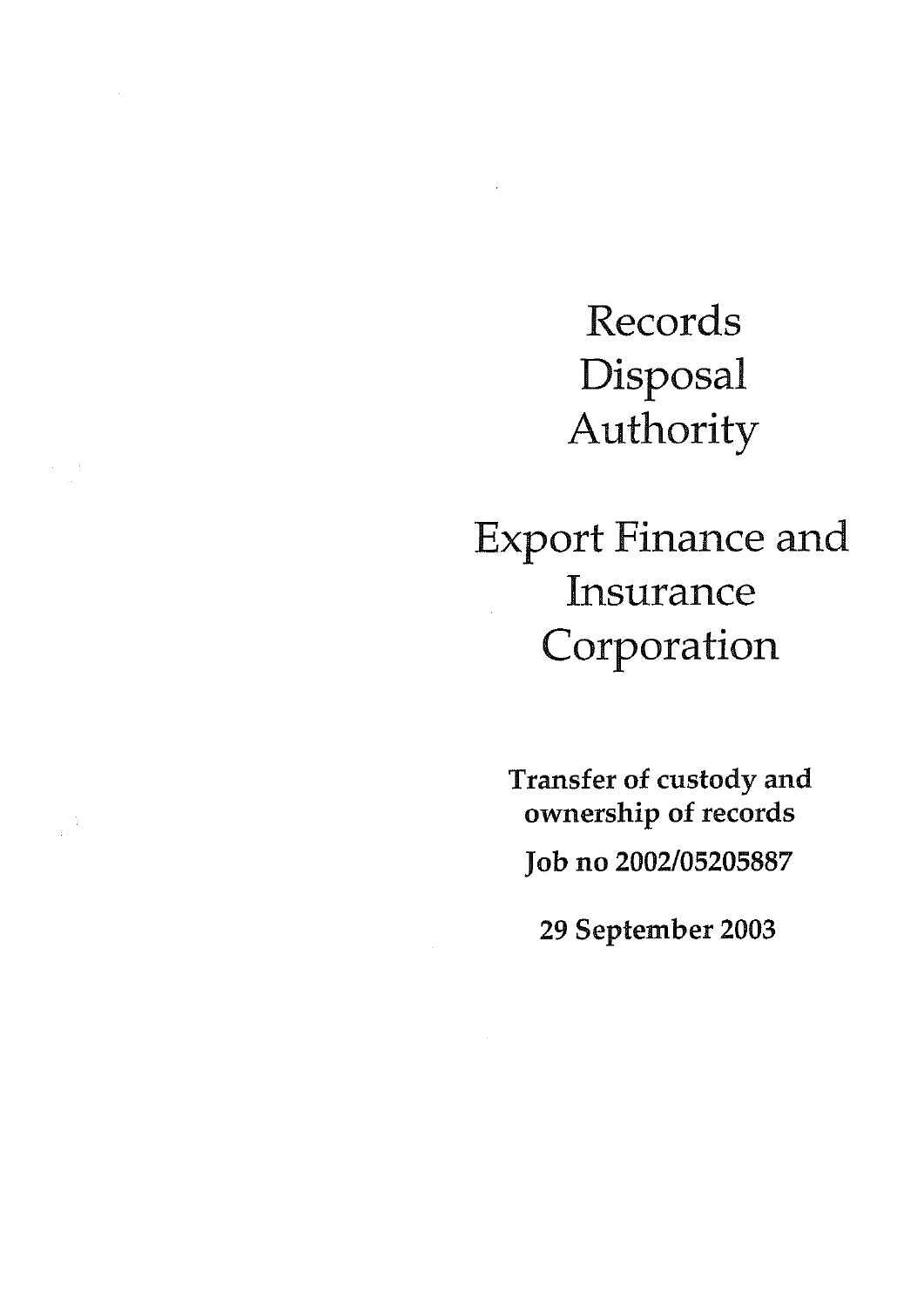$\overline{a}$ 

 $\mathcal{A}^{\mathcal{A}}$ à

 $\frac{1}{\sqrt{2\pi}}\int_{0}^{\frac{1}{2}}\frac{1}{\sqrt{2\pi}}\left(\frac{1}{2}\right)^{2}d\theta\left(\frac{1}{2}\right)$ 

© Commonwealth of Australia 2003

This work is copyright. Apart from any use as permitted under the *Copyright Act* 1968, no part may be reproduced by any process without prior written permission from the National Archives of Australia. Requests and inquiries concernlng'faproduction and rights should be directed to the Publications Manager, National Archives of Australia, PO Box 7425, Canberra Mail Centre ACT 2610, Australia.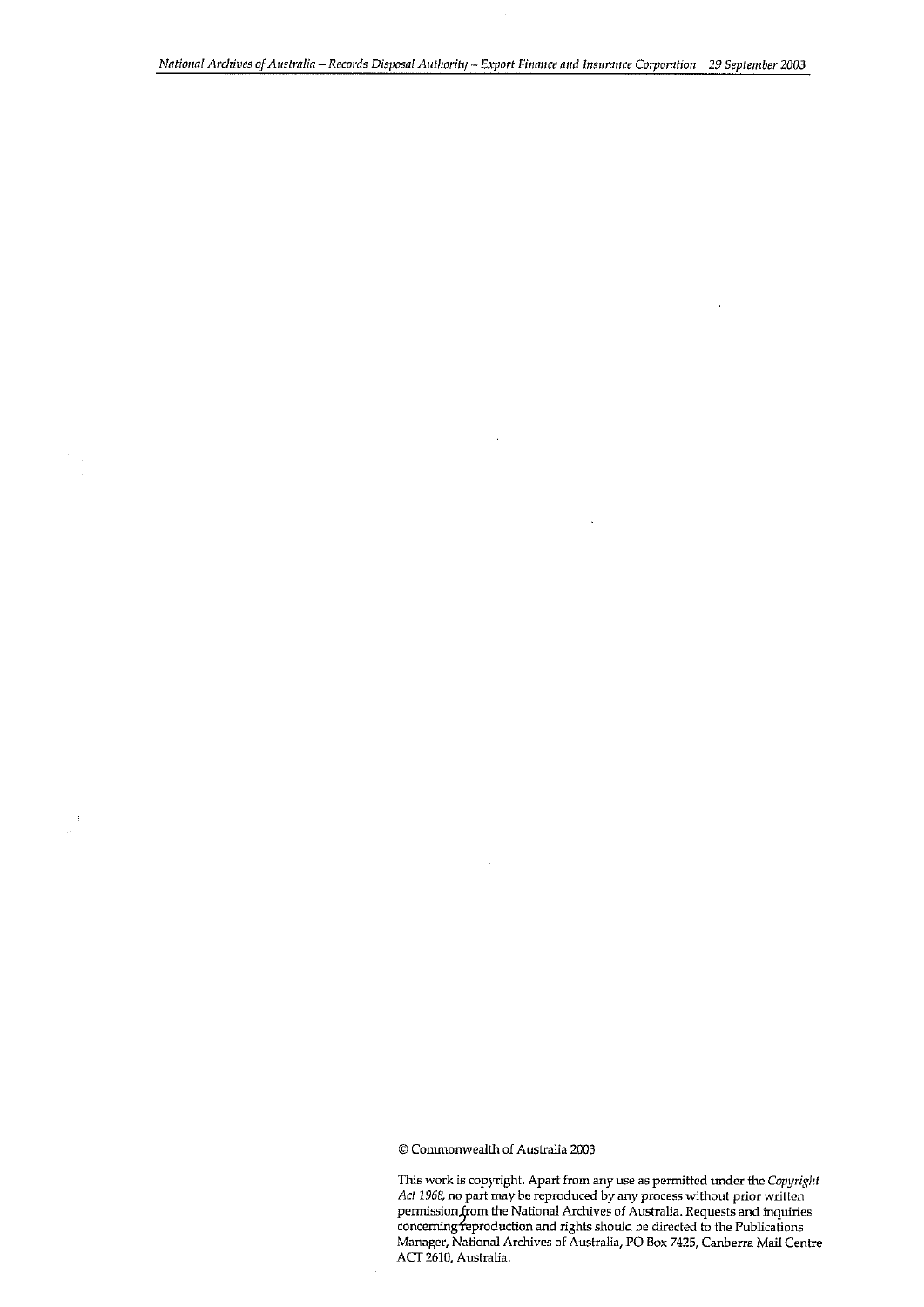## **CONTENTS**

 $\hat{\boldsymbol{\tau}}$ 

 $\frac{1}{2}$ 

 $\frac{1}{\sqrt{2}}$ 

| <b>INTRODUCTION</b>         | 5 |  |
|-----------------------------|---|--|
|                             |   |  |
| Disposal Authorisation      | 5 |  |
| Purpose of this Authority   | 5 |  |
| Using this Authority        | 5 |  |
| Amendment of this Authority | 5 |  |
|                             |   |  |
| <b>CONTACT INFORMATION</b>  | 6 |  |
| <b>AUTHORISATION</b>        | 7 |  |
| <b>APPLICATION</b>          | 8 |  |
| Access to records           | 8 |  |
| <b>CLASSES</b>              | 9 |  |

 $\sim$ 

 $\mathcal{L}_{\mathcal{L}}$ 

 $\sim$ 

 $\mathcal{A}^{\mathcal{A}}$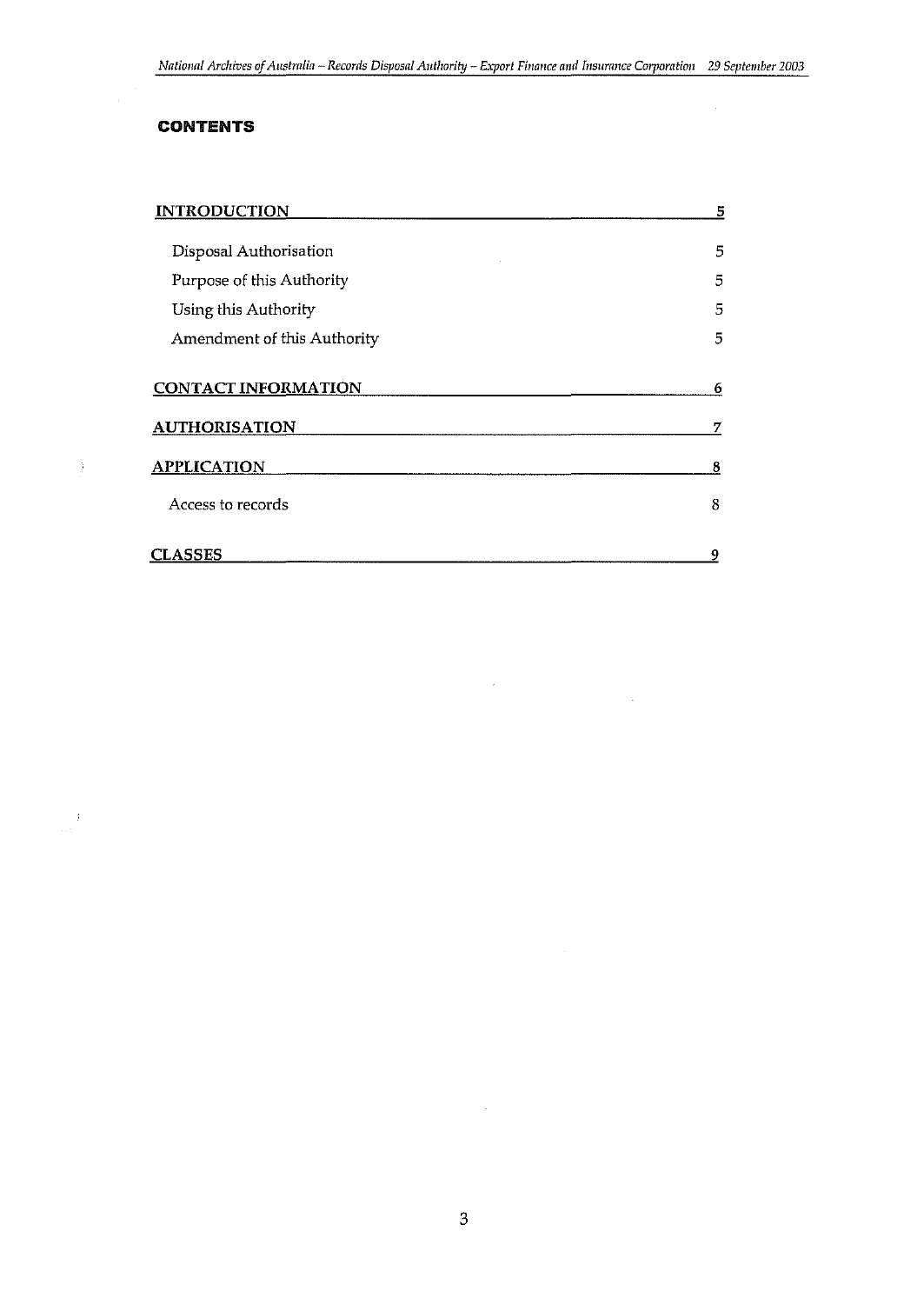$\sim$ 

 $\alpha=\frac{1}{2}$  .

 $\frac{1}{2}$ 

[ThIs page left Intentionally blank]

 $\sim 10^{-11}$ 

 $\sim 10^6$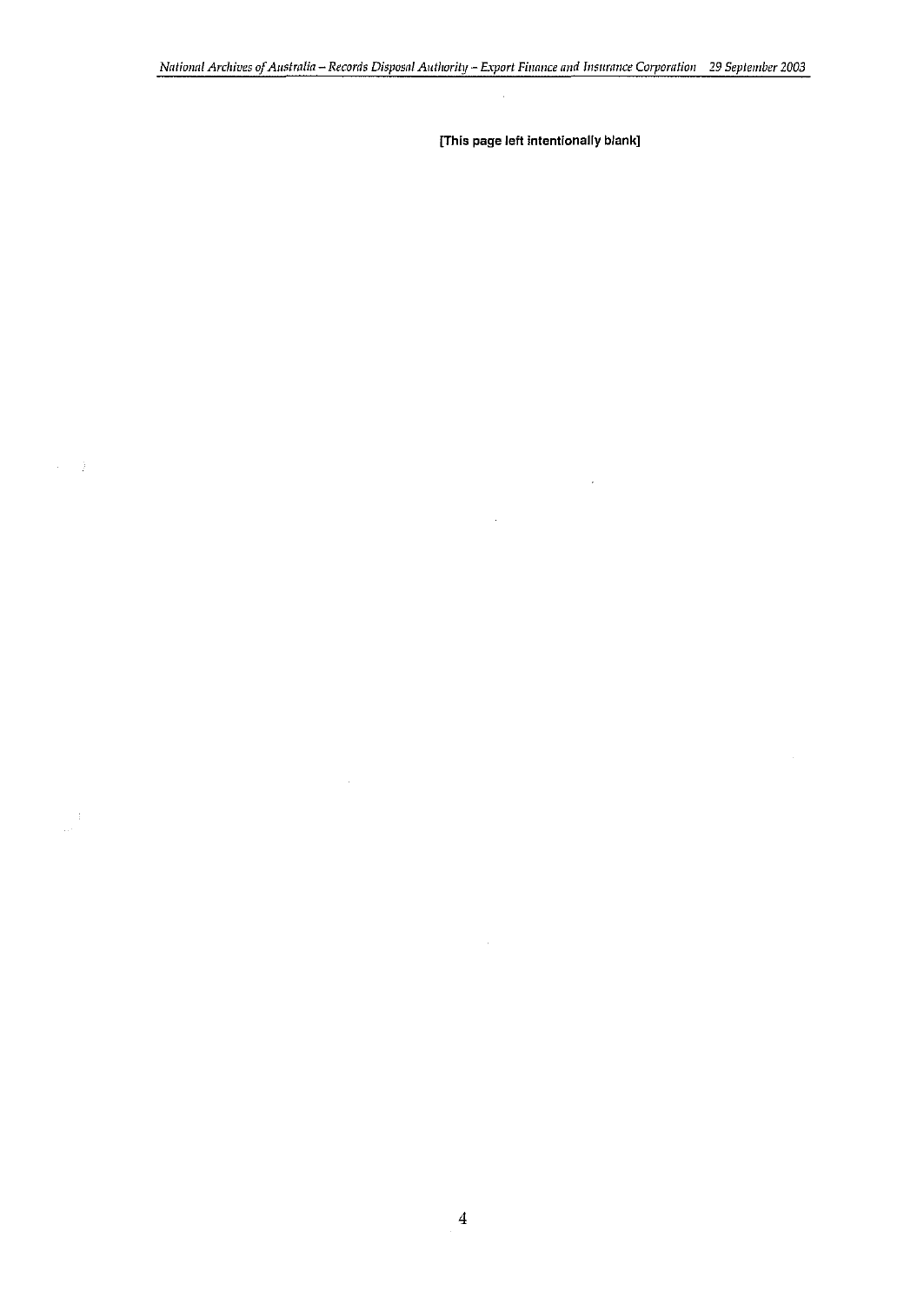# **INTRODUCTION**

#### Disposal authorisation

Section 24 of the *Archives Act* 1983 provides that records are not to be disposed of without the consent of the Archives unless the action of disposal is positively required by law, or takes place in accordance with a normal administrative practice of which the Archives does not disapprove. Advice on the provisions of the Archives Act can be obtained from any National Archives office.

#### Purpose of this authority

This authority authorises the transfer of custody or ownership, or other disposal, of Commonwealth records as required by the Archives Act.

#### Using this authority

This authority covers records controlled by the agency and applies only to the records or classes of records described in the authority.

This authority is to be used to determine the custody or ownership of Commonwealth records. This is done by a process known as 'sentencing'. Sentencing involves the examination of records in order to identify the individual disposal class to which they belong. This process enables the sentencing officer to determine the appropriate disposal action for the records. Advice on sentencing can be obtained from your nearest National Archives office.

Records remaining in Commonwealth custody should be sentenced in accordance with the Administrative Functions Disposal Authority issued by the National Archives to cover housekeeping and other records common to most Commonwealth agencies and other specific Records Disposal Authorities issued to the agency. Records selected as national archives should be transferred into the custody of the National Archives. The Archives no longer accepts records which have not been sentenced in accordance with valid records disposal authorities. Commonwealth agencies may withdraw records for official reference purposes through the lending service.

#### Amendment of this authority

An amendment of this authority must be approved by the National Archives. Officers using the authority should advise the National Archives of any changes considered desirable.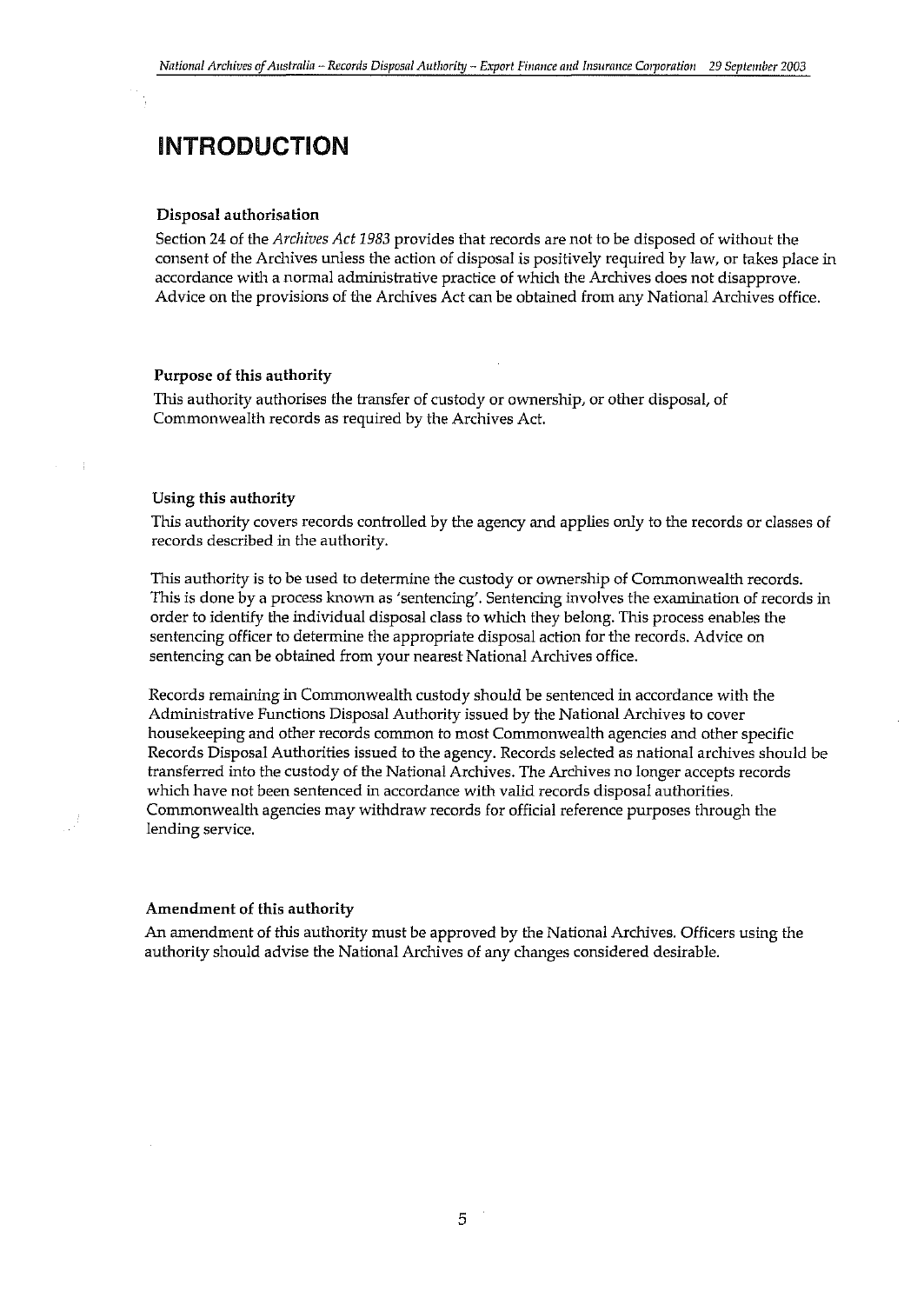### CONTACT INFORMATION

 $\frac{1}{\sigma^2}$ 

1. For changes to this RDA contact the Canberra Office of the National Archives of Australia:<br>Queen Victoria Terrace Tel: (02) 6212 3610

Queen Victoria Terrace Parkes ACT 2600<br>PO Box 7425 Canberra Mail Centre<br>ACT 2610

Email: recordkeeping@naa.gov.au

 $\bar{a}$ 

Website: www.naa.gov.au

2. For sentencing advice contact your local office of the National Archives. The address and phone number of your local office can be found at the National Archives web-site address above.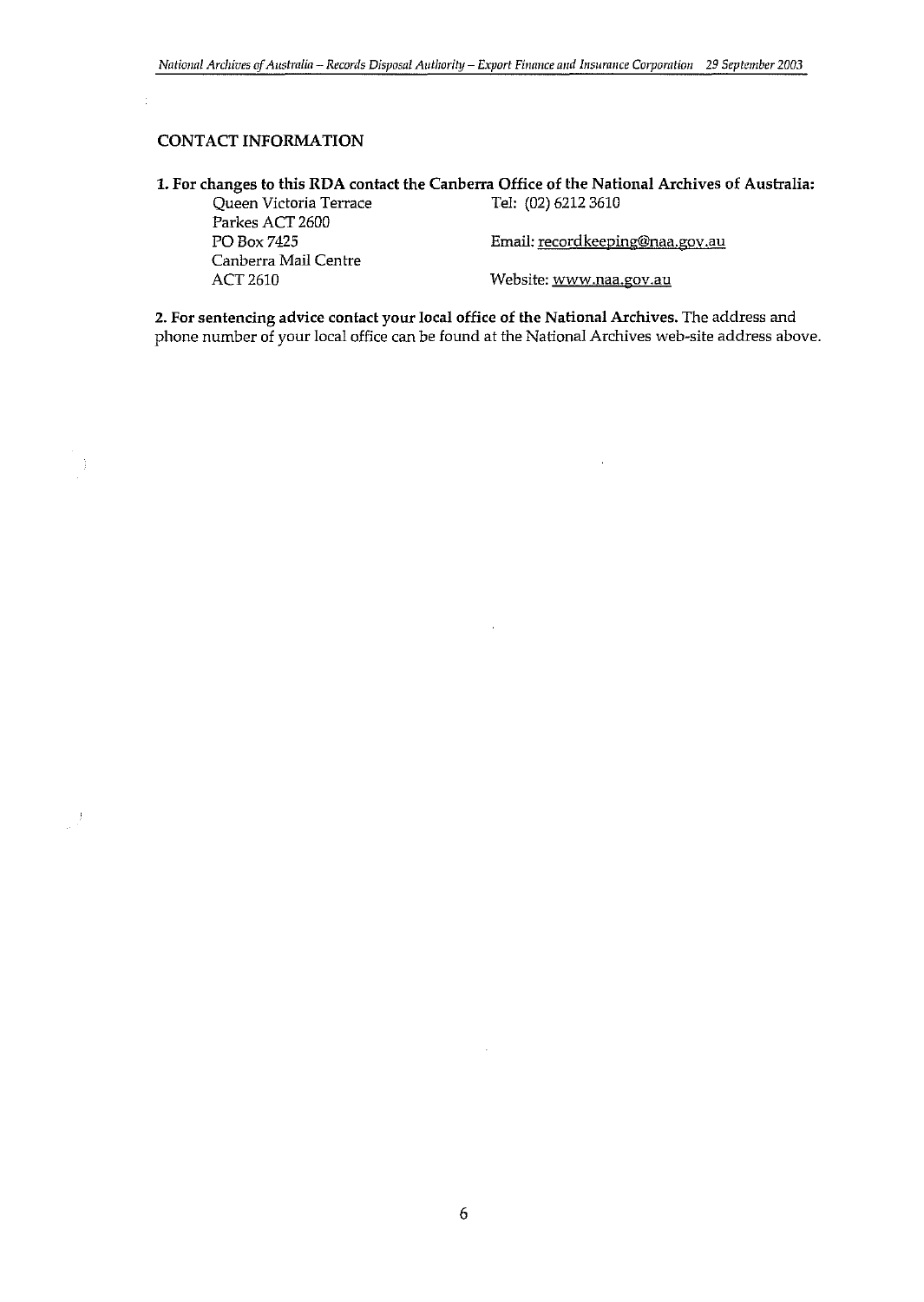## **RDA Job No 2002/05205887**

### **AUTHORISATION RECORDS DISPOSAL AUTHORITY**

| <b>Person to whom notice of</b><br>authorisation is given: |                                                                                                                                                                                                                                                                                                                                                                                                                                                                                             | The Managing Director<br><b>Export Finance and Insurance</b><br>Corporation<br>22 Pitt Street<br>Sydney<br><b>NSW 2000</b>                                                                                                                                       |  |
|------------------------------------------------------------|---------------------------------------------------------------------------------------------------------------------------------------------------------------------------------------------------------------------------------------------------------------------------------------------------------------------------------------------------------------------------------------------------------------------------------------------------------------------------------------------|------------------------------------------------------------------------------------------------------------------------------------------------------------------------------------------------------------------------------------------------------------------|--|
| Minposer                                                   | AUTHORISES ARRANGEMENTS FOR THE DISPOSAL OF<br>RECORDS IN ACCORDANCE WITH SECTION 24(2)(b) OF<br>THE ARCHIVES ACT 1983                                                                                                                                                                                                                                                                                                                                                                      |                                                                                                                                                                                                                                                                  |  |
| <b>Application</b>                                         | Records described in the disposal classes in this authority that relate to<br>the Business to be carried on by NCM following the transfer of the<br>Business to NCM by EFIC on or about 1 October 2003 ('Divestment<br>Date') in accordance with the sale and purchase agreement between the<br>Commonwealth of Australia, EFIC and NCM Holding NV ('Parties')<br>dated 26 October 2001 and the novation deed between the Parties and<br>NCM dated 31 January 2002 ('Agreement').<br>Where: |                                                                                                                                                                                                                                                                  |  |
|                                                            | on by EFIC at the date of this authority; and                                                                                                                                                                                                                                                                                                                                                                                                                                               | EFIC means the Export Finance and Insurance Corporation;<br>Business means the short term export credit insurance business carried<br>NCM means Nederlandsche Credietverzekering Maatschappij NV<br>ARBN 099 372 595, a company incorporated in The Netherlands. |  |

This authorisation applies to only the disposal of the records described on the authority in accordance with the disposal action specified on the authority. The authority will apply only if disposal takes place with the consent of the agency that is responsible at the time of disposal for the functions documented in the records concerned.

Authorising Officer, National Archives of Australia

Date of Issue 29 September 2003

Real

e de la propiedad de la capital de la capital de la capital de la capital de la capital de la capital de la ca

Venetia Beale Director, Recordkeeping Implementation

Date of Amendment

**Expiry Date**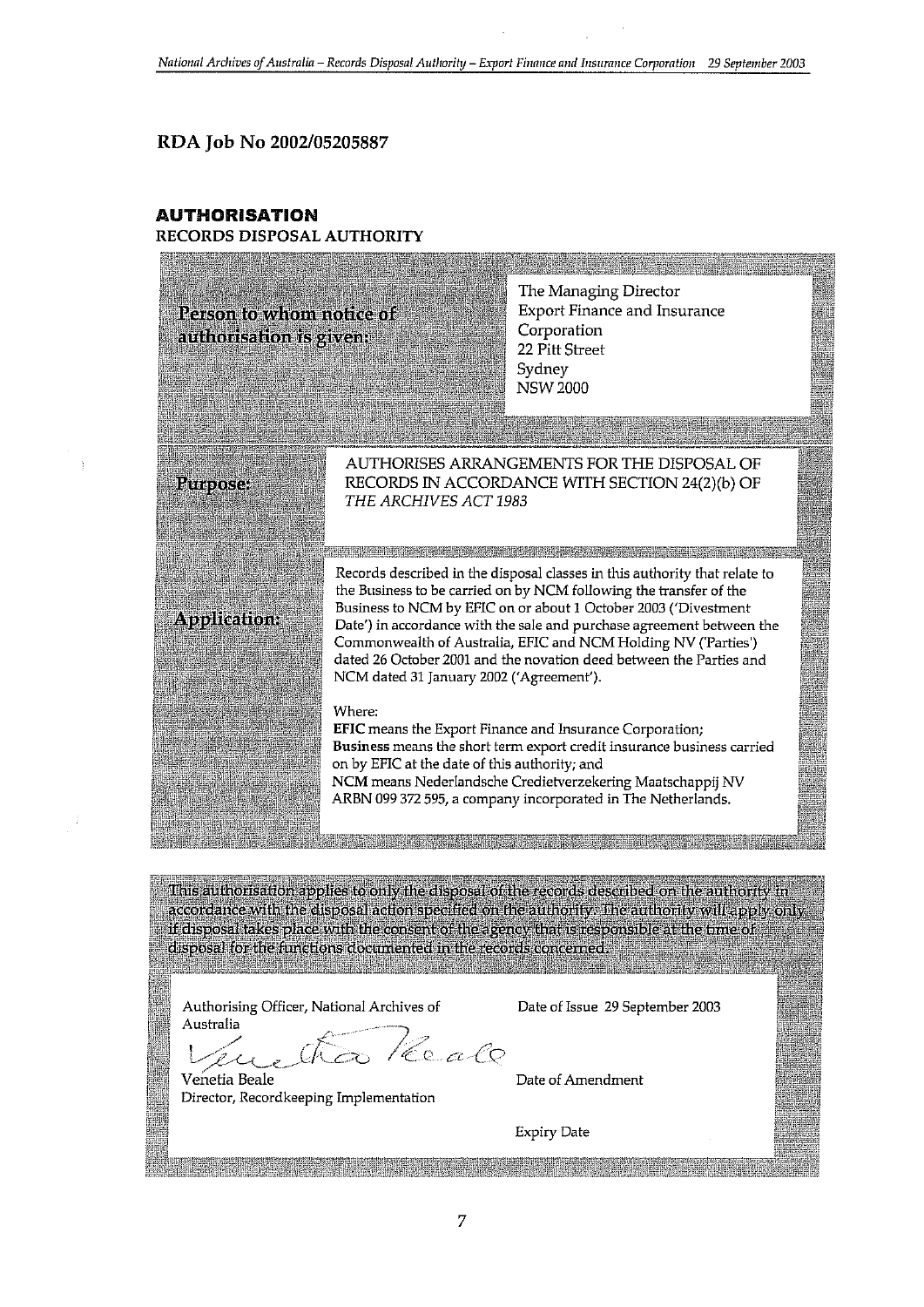## **APPLICATION**

This disposal authority has been deveioped to address the records custody and ownership issues arising from the sale of EPIC's short-term export credit insurance operations to NCM.

The records to be transferred by EPIC to NCM have been evaluated by EPIC to ensure that NAA approves of their transfer from the Commonwealth.

The custody of records required by NCM to meet its contractual obligations with EFIC or the Commonwealth, including without limitation its obligations under the claims management agreement to be entered into between EPIC and NCM on or about the Divestment Date, will be transferred to NCM in accordance with General Disposal Authority (GDA) 25. GDA 25 authorises the transfer of custody of Commonwealth records required by a contractor to perform its contractual obligations.

### **Access to records**

EFIC is to ensure that it, or its successors, has access to the records described in classes numbered 4813,4814,4815,4816,4817,4818,4819,4820,4821, 4822, 4823, 4824, 4825, 4826, 4827, 4828, 4829, 4830,6368,6369 and 6370 for a period of six years after the Divestment Date.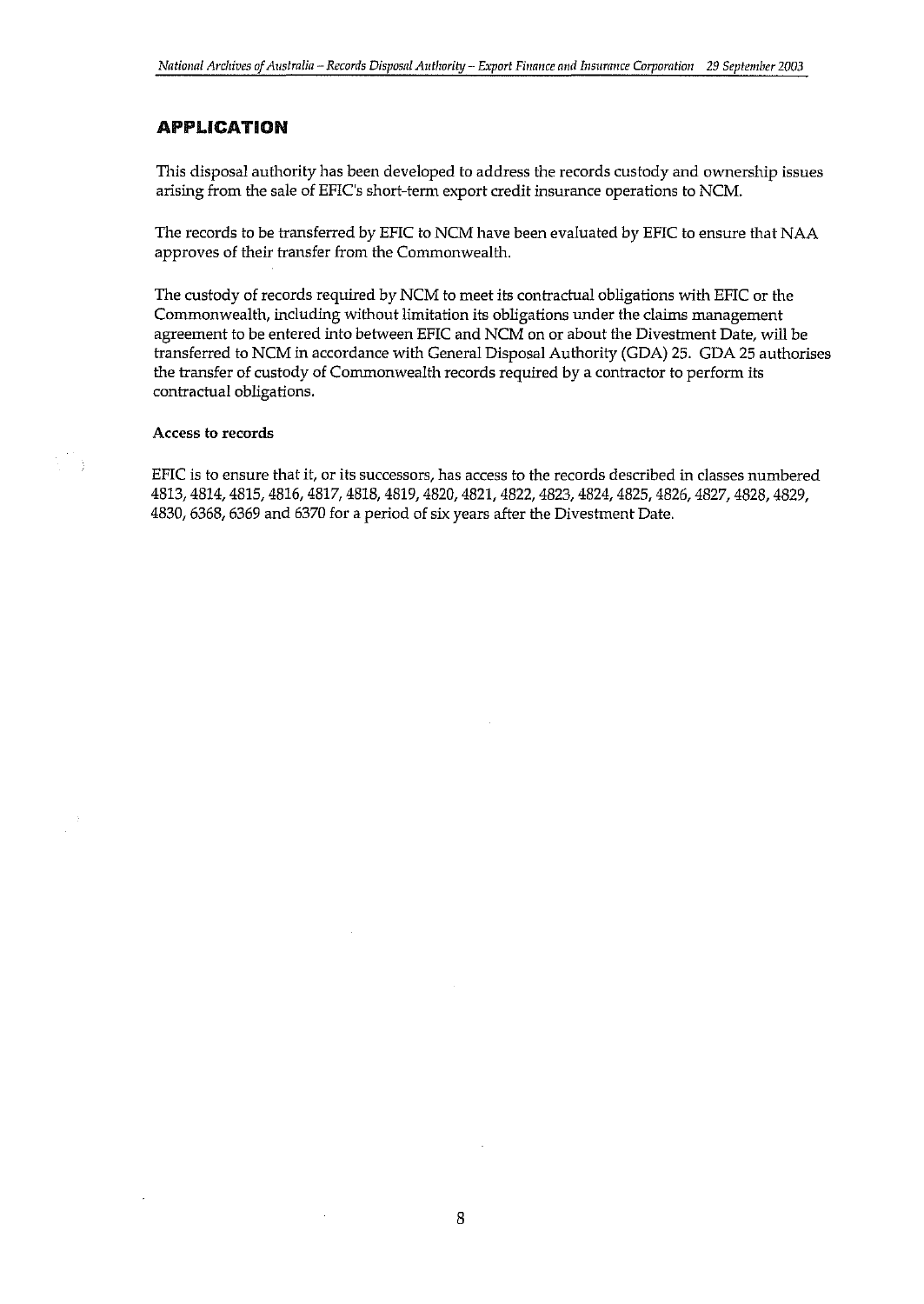# EXPORT INSURANCE OPERATiONS

## Short Term Export Credit Insurance Business

 $\frac{1}{3}$ 

 $\label{eq:2} \frac{1}{2} \sum_{i=1}^n \frac{1}{2} \sum_{j=1}^n \frac{1}{2} \sum_{j=1}^n \frac{1}{2} \sum_{j=1}^n \frac{1}{2} \sum_{j=1}^n \frac{1}{2} \sum_{j=1}^n \frac{1}{2} \sum_{j=1}^n \frac{1}{2} \sum_{j=1}^n \frac{1}{2} \sum_{j=1}^n \frac{1}{2} \sum_{j=1}^n \frac{1}{2} \sum_{j=1}^n \frac{1}{2} \sum_{j=1}^n \frac{1}{2} \sum_{j=1}^n \frac{1}{$ 

| Entry<br>4813 | <b>Description of Records</b><br>Buyer database<br>Records documenting transactions (including<br>information pertaining to actual insurance policies,<br>credit limits, claims and premium), diary notes or<br>correspondence with EFIC's clients, risk counterparties<br>(i.e. buyer and banks) and allies. Includes statistical<br>data (i.e. business name and addresses) and relevant<br>contact details.<br>(Date Range: 1956 - 2003) | <b>Disposal Action</b><br>Transfer custody and<br>ownership to new owner. |
|---------------|---------------------------------------------------------------------------------------------------------------------------------------------------------------------------------------------------------------------------------------------------------------------------------------------------------------------------------------------------------------------------------------------------------------------------------------------|---------------------------------------------------------------------------|
| 4814          | Buyer model risk criteria<br>Records documenting risk management criteria for<br>managing credit risk on an automated computer<br>platform. Includes research results and management's<br>sign-off of the model applications.<br>(Date Range: 1990 - 2003)                                                                                                                                                                                  | Transfer custody and<br>ownership to new owner.                           |
| 4815          | Customer lists<br>Lists of EFIC's current, past and prospective client<br>names used for routine or special mail-outs.<br>(Date Range: 1995 - 2003)                                                                                                                                                                                                                                                                                         | Transfer custody and<br>ownership to new owner.                           |
| 4816          | Client information<br>Records documenting information about a client's<br>export business. Includes details of commercial and in-<br>confidence negotiations of insurance facilities that have<br>been or are proposed to be extended by EFIC.<br>(Date Range: 1956 - 2003)                                                                                                                                                                 | Transfer custody and<br>ownership to new owner.                           |
| 4817          | Standard policy documents<br>Policy document forms for public use.<br>(Date Range: 1995 - 2003)                                                                                                                                                                                                                                                                                                                                             | Transfer custody and<br>ownership to new owner.                           |
| 4818          | Short term underwriting attitudes captured in systems<br>and circulars<br>Monthly country underwriting guidelines applied<br>against EFIC's Export Credit Insurance business.<br>(Date Range: 1995 - 2003)                                                                                                                                                                                                                                  | Transfer custody and<br>ownership to new owner.                           |
| 4819          | Credit underwriting templates<br>Underwriting guidelines/templates for Export Credit<br>Insurance underwriters to evaluate the credit risk of<br>risk counterparties (i.e. buyers or banks).<br>(Date Range: 1990 - 2003)                                                                                                                                                                                                                   | Transfer custody and<br>ownership to new owner.                           |
| 4820          | Credit Manual (copy)<br>Document outlining EFIC's corporate wide risk<br>management approach in relation to Export Finance<br>and Export Credit Insurance business units.<br>(Date Range: 1995 - 2003)                                                                                                                                                                                                                                      | Transfer custody and<br>ownership to new owner.                           |
| 4821          | Manual - short term credit insurance underwriting<br>(master)<br>(Date Range: 1995 - 2003)                                                                                                                                                                                                                                                                                                                                                  | Transfer custody and<br>ownership to new owner.                           |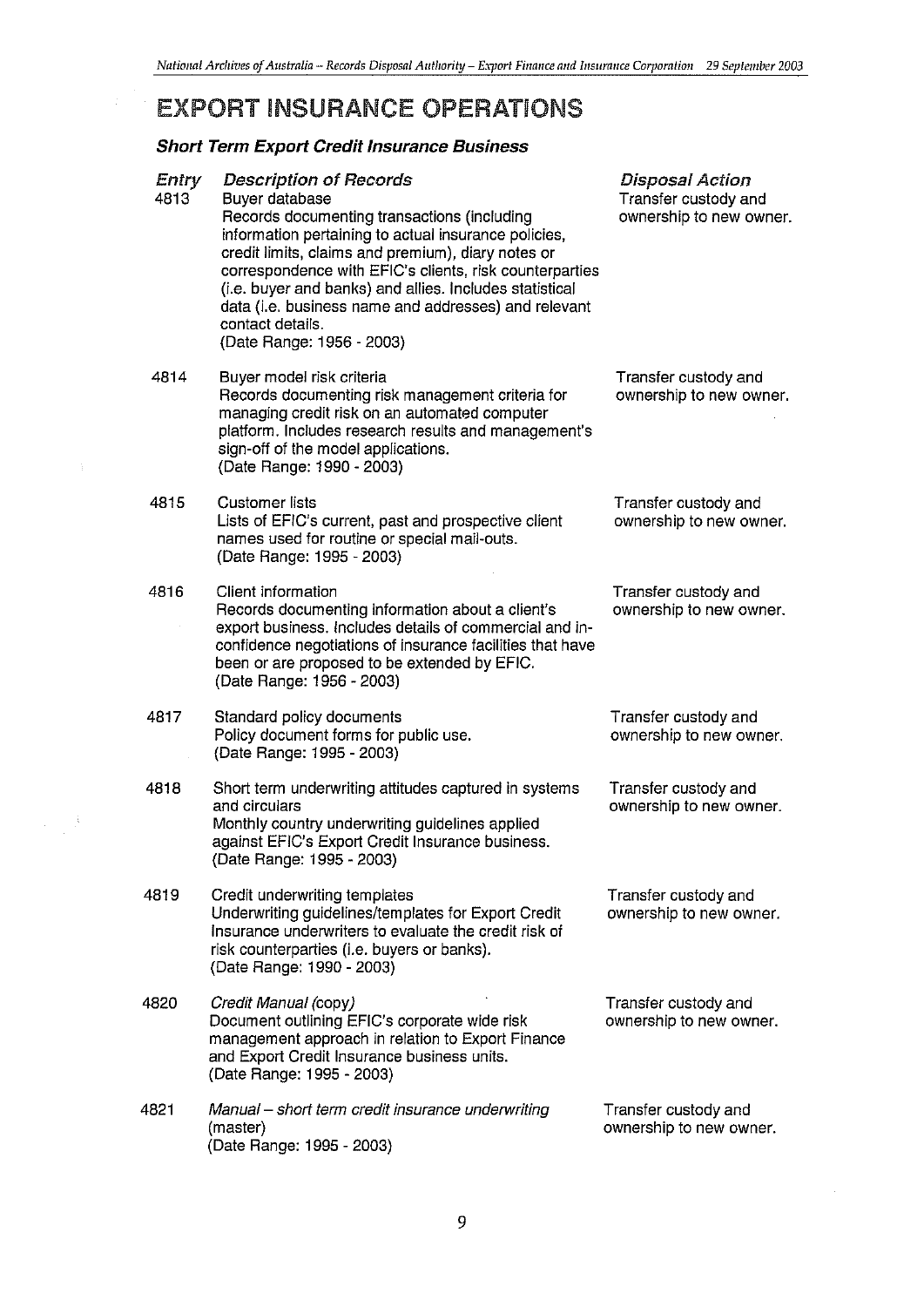# EXPORT INSURANCE OPERATIONS

## **Short Term Export Credit Insurance Business**

Ĵ

 $\hat{\mathcal{J}}$ 

| Entry<br>4822 | <b>Description of Records</b><br>Manual - short term credit insurance claims (master)<br>Document outlining EFIC's claims and recoveries<br>approach. Includes guidelines on how to process a<br>payment delay notification and on appropriate loss<br>minimisation action.<br>(Date Range: 1995 - 2003)       | <b>Disposal Action</b><br>Transfer custody and<br>ownership to new owner. |
|---------------|----------------------------------------------------------------------------------------------------------------------------------------------------------------------------------------------------------------------------------------------------------------------------------------------------------------|---------------------------------------------------------------------------|
| 4823          | Guidelines<br>Guidelines applied to EFIC's Export Credit Insurance<br>business.<br>(Date Range: 1990 - 2003)                                                                                                                                                                                                   | Transfer custody and<br>ownership to new owner.                           |
| 4824          | Forms and procedures<br>Templates and blank forms for internal processing of<br>transactions, including the policy underwriting<br>worksheet.<br>(Date Range: 1995 - 2003)                                                                                                                                     | Transfer custody and<br>ownership to new owner.                           |
| 4825          | Country risk analysis (copies)<br>Documents produced by EFIC's Economics<br>Department for application by Export Finance and<br>Export Credit Insurance.<br>(Date Range: 1995 - 2003)                                                                                                                          | Transfer custody and<br>ownership to new owner.                           |
| 4826          | Short term country risk gradings<br>Public records documenting EFIC's assessment of<br>individual countries' risk grade. (The measurement is<br>based upon the political/economic standing of that<br>country).<br>(Date Range: 1995 - 2003)                                                                   | Transfer custody and<br>ownership to new owner.                           |
| 4827          | Weekly Watch<br>Publication produced by EFIC's Economic Department<br>for internal application.<br>(Date Range: 1995 - 2003)                                                                                                                                                                                   | Transfer custody and<br>ownership to new owner.                           |
| 4828          | Market Watch<br>Publication produced by EFIC's Economic Department<br>for external application including subscription lists<br>(comprising lists of customers, prospective customers<br>and industry allies) to the extent that they are referable<br>to the Short Term Business.<br>(Date Range: 1995 - 2003) | Transfer custody and<br>ownership to new owner.                           |
| 4829          | Industry review reports (copy)<br>Copy of reports documenting the performance review<br>of EFIC's export credit insurance high risk or heavy<br>concentrated exposures such as wool or steel.<br>(Date Range: 1995 - 2003)                                                                                     | Transfer custody and<br>ownership to new owner.                           |

 $\bar{\epsilon}$